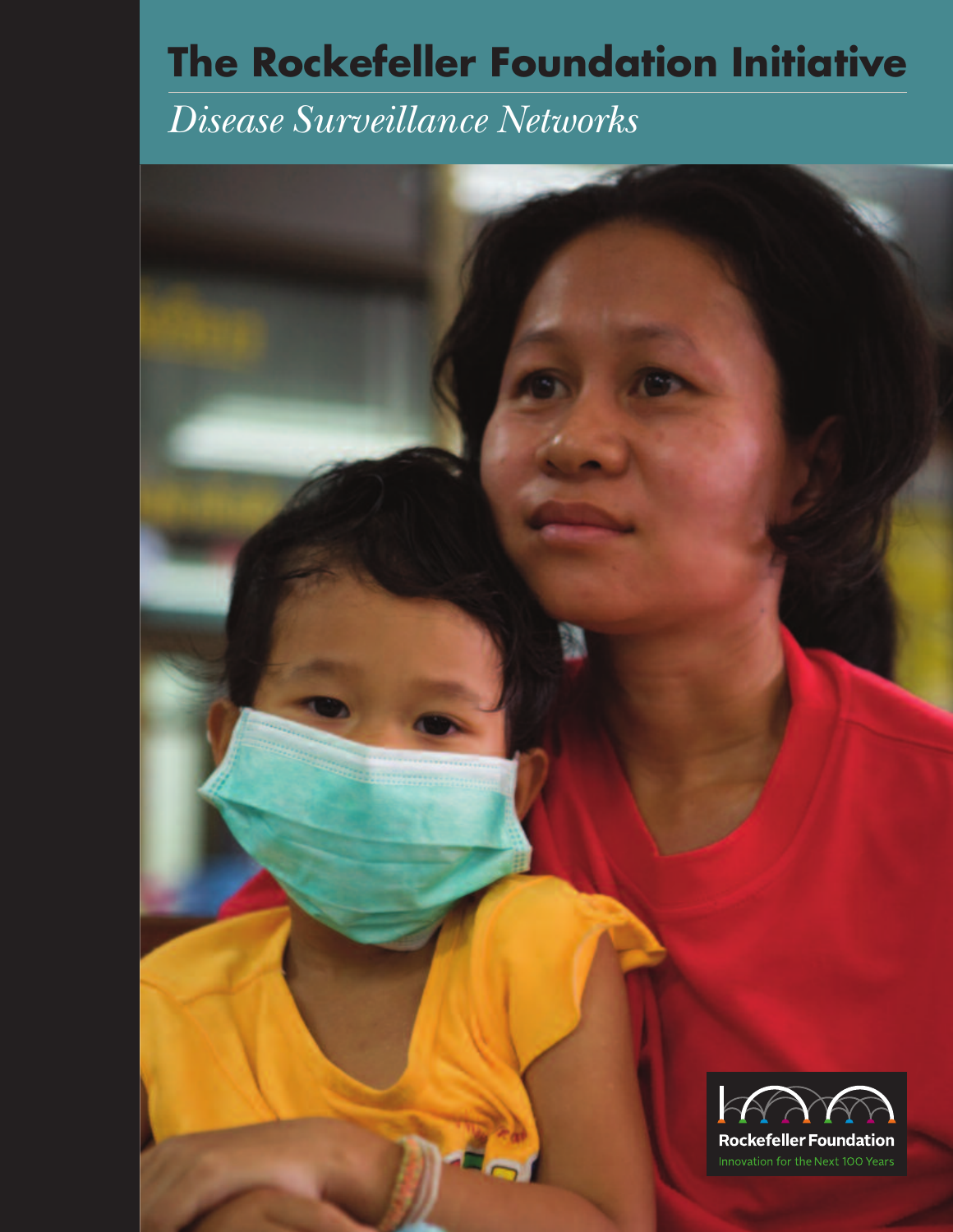# *The* **Problem**



#### *Diseases do not respect boundaries*

Once diseases spread beyond a localized region, their expansion becomes exponential and difficult to contain. Early detection and containment by effective disease surveillance networks are critical to arresting pandemics in

their early stages. Cross-country disease surveillance networks are a mechanism that encompass human resources deployment, rapid communication, and transparent collaboration for early detection and response to emerging diseases and pandemics.

The Rockefeller Foundation's \$22,000,000 Disease Surveillance Networks (DSN) Initiative was formally launched in 2007 (building on important and ground-breaking work that had begun as early as 1999) to address the rapid emergence of new infectious diseases, most often from zoonotic sources, with pandemic potential. The global health and economic impacts of SARS, H5N1 (Avian Flu) and H1N1 (Swine Flu) had raised awareness of global pandemic threats, which deeply affect the world's poorest people. Common drivers of pandemics include increased cross-border trade, mobility and migration of humans and animals, livestock productions systems, population density, viral adaptation and ecological shifts as a result of climate change.

Most emerging diseases originate and accelerate in places with the weakest borders and the greatest economic and social need. Thus, the Foundation's DSN Initiative awarded grants and supported activities in both Africa and Asia around three related areas, focused on capacity building, increased use of innovative and relevant tools, and improved information sharing—all to establish and better coordinate networks in the area of regional disease surveillance. The Foundation, responding to needs identified by actors in the two regions and interest expressed by the World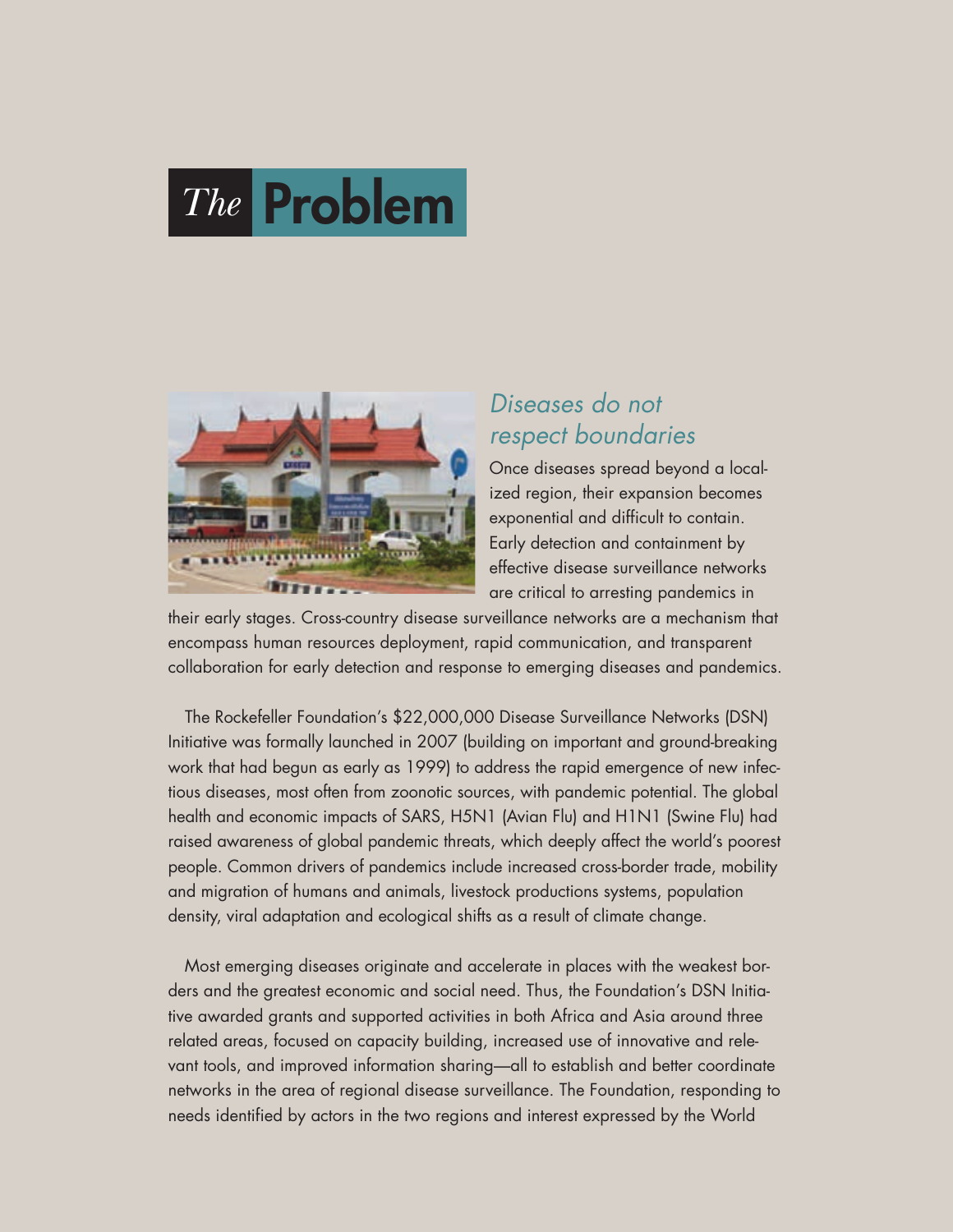Health Organization, began in 1999 to explore the formation of sub-regional disease surveillance networks, first in Asia and shortly thereafter in Africa. Through the creation of these new sub-regional networks, the Foundation's goal was to support each region's ability to enhance detection, report and respond to pandemic disease outbreaks—leading to reduction or containment of the outbreak, saving lives, and sustaining human migration and trade. These efforts fall within a One Health world view that sees people, livestock, wildlife and the environment as interconnected systems. Moreover, The Rockefeller Foundation's approach takes into account that local and regional contexts are enmeshed in a global web of relationships that often require diplomatic actions, where a strong ability on the part of technocrats and diplomats from developing countries to better negotiate health issues leads to better health outcomes.

Grantmaking for this Initiative concluded at the end of 2012, after an extensive evaluation and having achieved the goals described above.

Disease Surveillance **Networks** *page 2*

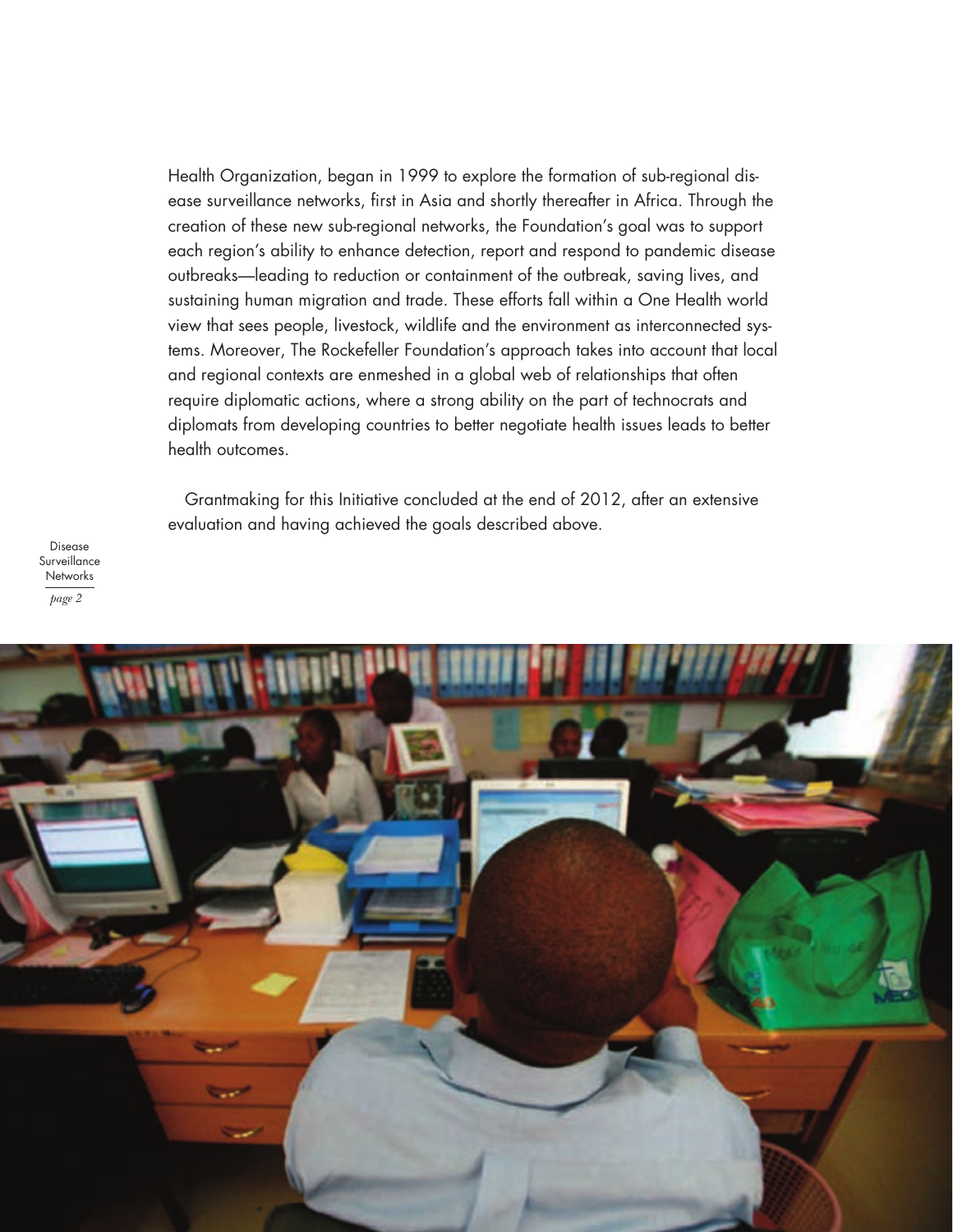



#### *Sub-regional networks: A new way of managing surveillance*

Since 1999, the Foundation has awarded grants, fostered relationships through our Bellagio Conference Center and other convenings, and partnered with increasing numbers of stakeholders

to launch and support locally-driven network building efforts, including:

- 1) The Mekong Basin Disease Surveillance Network
- 2) The East Africa Integrated Disease Surveillance Network
- 3) The Southern African Centre for Infectious Disease Surveillance
- 4) Connecting Organizations for Regional Disease Surveillance.

**The Mekong Basin Disease Surveillance Network (MBDS),** a network of the Ministries of Health of six countries sharing the Mekong River (Cambodia, the provinces of Yunnan and Guangxi of the People's Republic of China, Lao People's Democratic Republic, Myanmar, Thailand, and Vietnam) has demonstrated that enhanced disease surveillance capacity leads to improvements in health within the region. Building on its members' shared commitment to trust and transparency, the network developed a set of standard operating procedures and protocols for sharing information about outbreaks that has proved critical to its success. The MBDS Network has engaged in joint outbreak investigation and response to avian influenza, dengue and cholera. It investigated and contained a dengue fever outbreak between Lao PDR and Thailand in 2005, typhoid and malaria outbreak between Lao PDR and Vietnam in 2006 and an avian flu outbreak between Lao PDR and Thailand in 2007. All combined, without the MBDS network, these three outbreaks alone could have impacted the lives of many people throughout the region. The Network has successfully integrated local, national and regional level health officials. For example, MBDS utilized existing

Disease **Surveillance Networks** *page 3*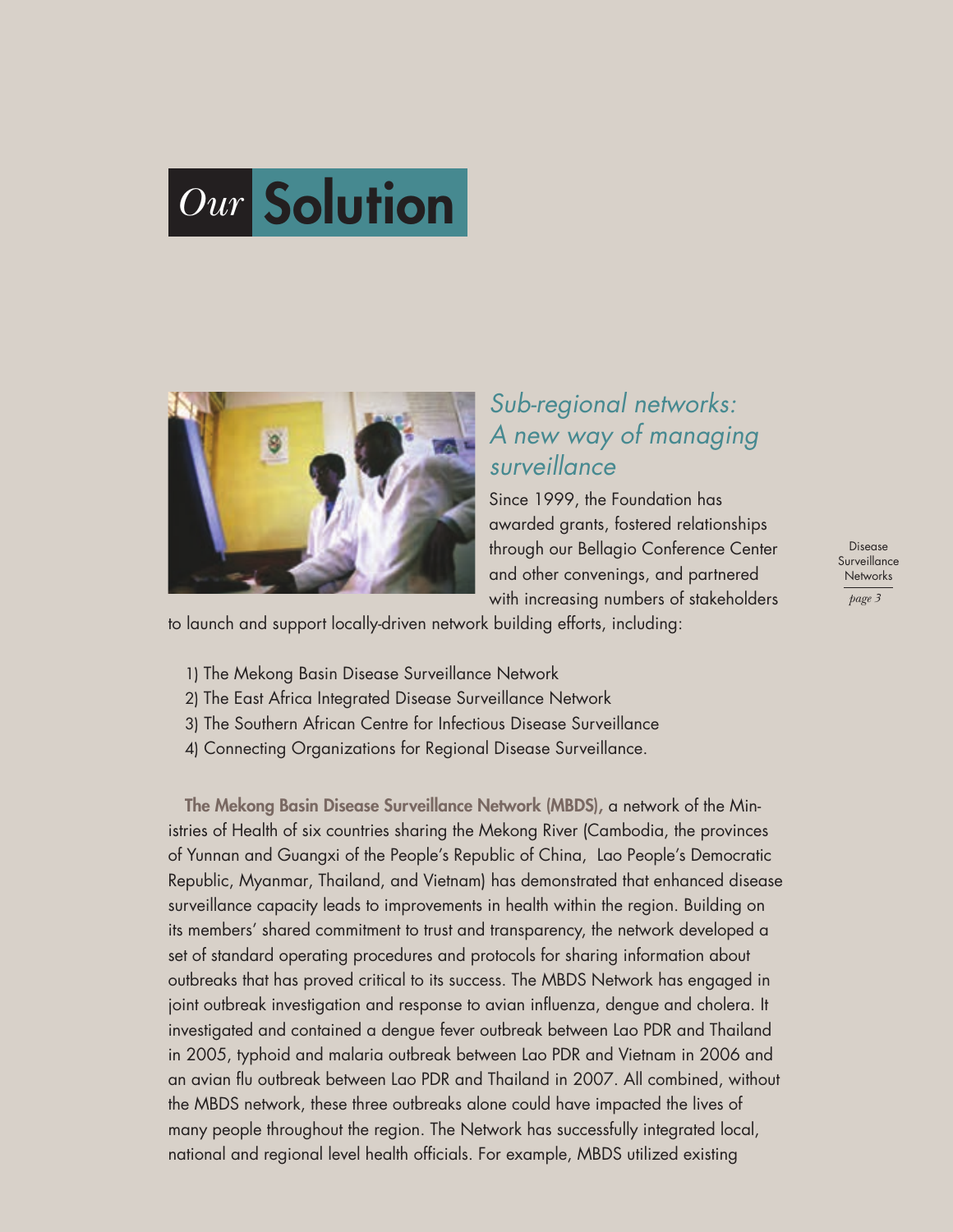

bilateral and multilateral agreements between governments in the region to expand its cross-border initiative from four border sites in 2007 to 24 sites in 2010, effectively covering almost all key border crossing points in the region. Under a final grant from the Foundation's DSN Initiative, the Network has recently transformed into the MBDS Foundation, a new legal entity. The establishment of the MBDS Foundation provides assurance of the long-term sustainability of the network.

Disease Surveillance **Networks** *page 4*

Established in 2000 the **East African Integrated Disease Surveillance Network (EAIDSNet)** arose out of the recognition of the increasing ability of serious and contagious diseases, such as Rift Valley fever, Ebola, and Marburg, to swiftly cross borders within the region. The Foundation's support began with a small grant to Tanzaniabased researchers at the National Institute of Medical Research that were committed to cross-border collaboration. This collaborative mechanism soon found a natural home in the East African Community Secretariat and in fact paved the way for the establishment of permanent Health desk there. This Health Department now serves a much wider remit within the East African Community not only addressing disease surveillance but reproductive health, health systems, medicines, food safety regulation and HIV/AIDS. Since its inception, EAIDSNet has implemented a new mechanism for working within the region by conducting field simulations at border points and working across the animal and human health divide. They have put together a number of rapid response teams including both community and official members to enable quick alerts, and have formally institutionalized their operations by stewarding an agreement and operational framework between the five EAC countries (Burundi, Kenya, Rwanda, Tanzania and Uganda) on cross-border surveillance within the region.

Spanning fourteen countries in southern Africa, the **Southern African Centre for Infectious Disease Surveillance (SACIDS)** was formalized in 2008 as a consortium of academic and research institutions to strengthen capacity to detect, identify and monitor infectious diseases of humans, animals, and plants and their interactions. The Foundation's early support helped SACIDS map health system resources and their potential for mobilization in response to pandemic influenza and other emerging infectious diseases in the human and animal sectors. Subsequent support has fostered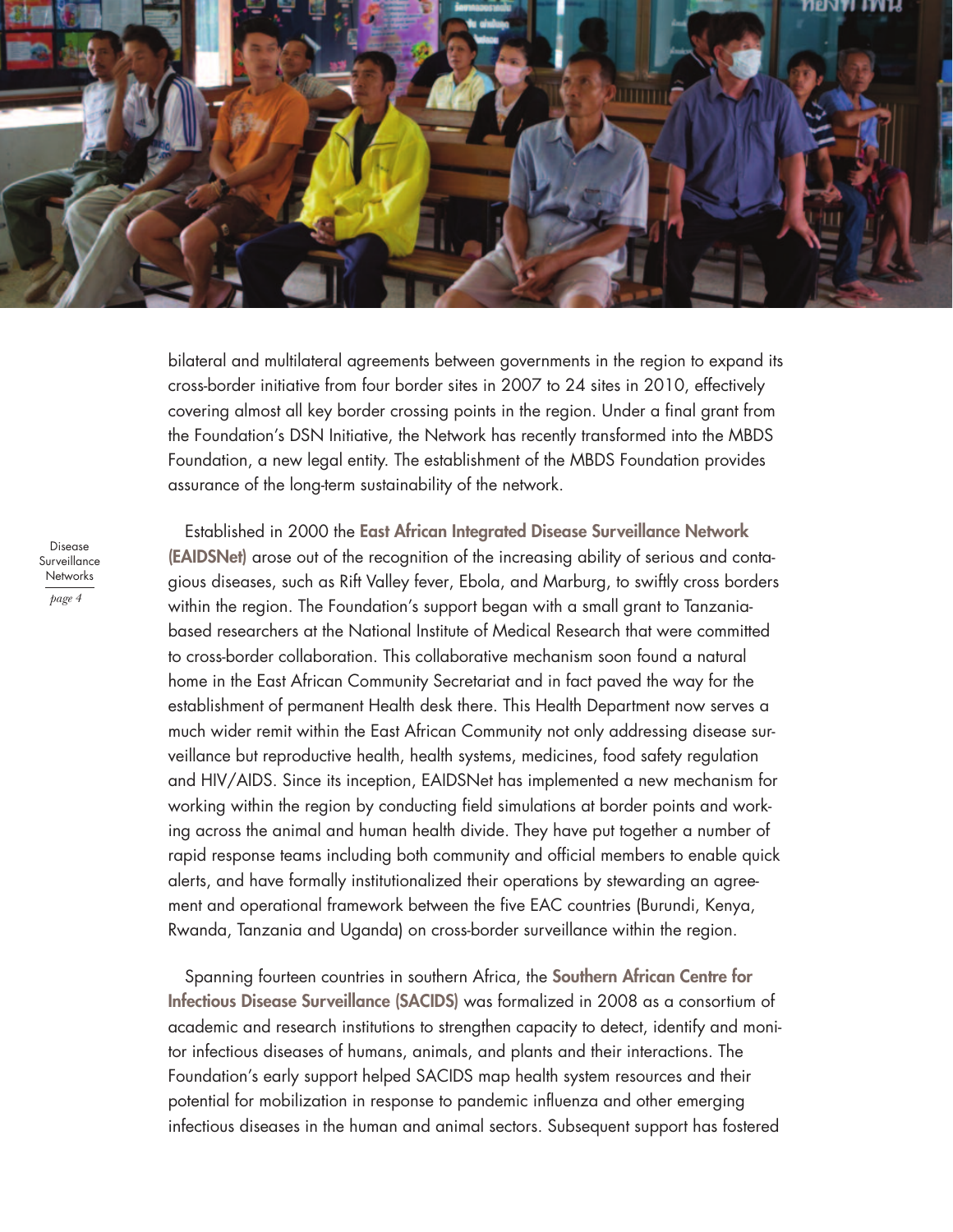

a collaborative project with EAIDSNet to assess the impact and cost-effectiveness of mobile technologies on the efficiency of animal and human disease alerts, surveillance and response systems and to evaluate national and regional supportive policy and legal frameworks for sustainable surveillance systems. SACIDS's establishment of new methods for data capture and response to timely data has allowed for testing the applicability of smartphones in district level disease surveillance in Tanzania. Already the system has been shown to be effective in terms of data management and cost containment.

In 2008, experts gathered at the Rockefeller Foundation's Bellagio Center to call for more coordination among regional disease surveillance networks. From that meeting, **CORDS (Connecting Organizations for Regional Disease Surveillance)** was born. CORDS is responding to the need to strengthen the overall capacities and capabilities of networks, and their respective member countries, by providing a central forum for global exchanges of surveillance data, best practices, improved tools and strategies, training courses, technical innovations, successful operating procedures, and, where appropriate, case studies and other data. CORDS serves to amplify the benefits derived from individual networks to speed the development and capabilities of all CORDS network members. Strong regional networks are critical for disease eradication efforts and other global health strategies that require a coordinated, collaborative approach across national borders, and CORDS provides the opportunity for critical shared learning.

#### *One Health—Bringing together established disciplines towards new problem solving methods/approaches*

According to the National Center for Emerging and Zoonotic Infectious Diseases at the Centers for Disease Control and Prevention, approximately 75% of recently emerging infectious diseases affecting humans are diseases of animal origin; approximately 60% of all human pathogens are zoonotic. The One Health perspective emphasizes the interface between human, domestic and wild animals in complex ecosystems, to avert, if possible, or be better prepared for, the next emerging infectious disease. This perspective is woven into the fabric of the networks the Foundation has supported and to whom it has provided grants.

Disease Surveillance **Networks** *page 5*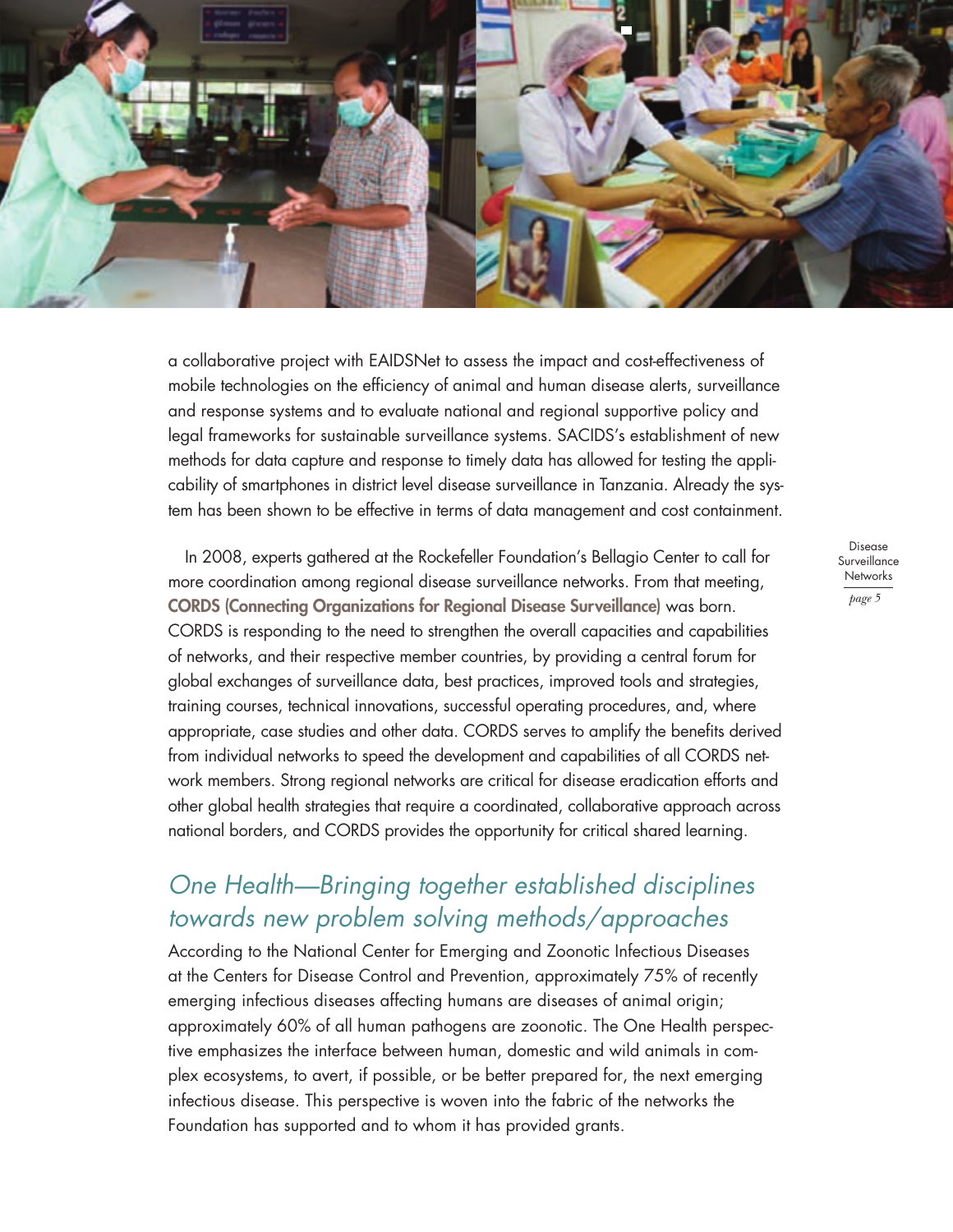The Wildlife Conservation Society's Animal & Human Health for the Environment And Development (AHEAD) Program recognizes the importance of animal and human health to both conservation and development interests. AHEAD's interest in the future of resilient livelihoods and their focus on animal agriculture, human health, and wildlife health (which together encompass zoonotic diseases, competition over grazing and water resources, disease mitigation, local and global food security, and other potential sources of conflict related to land-use decision-making) dovetails with the Foundation's interest in these areas. The Foundation's grants supported innovative inter-disciplinary research and technical assistance at the interface of human livelihoods and well-being, wild and domestic animal health, and ecosystem health in sub-Saharan Africa. WCS leveraged support from other larger donors, such as USAID, and their work under the Foundation's grants led to their inclusion in high-level discussions among African governments on conservation and agricultural policy debates, and their implications for trade and livelihoods.

Several grants to the Ecohealth Alliance facilitated the formation of a network in South Asia, another 'hotspot' for newly emerging infectious diseases. Called One Health Alliance in South Asia (OHASA), it has already garnered support and participation of scientists and policy makers from Bangladesh, India, Nepal and Pakistan. These efforts resulted in the identification of a novel virus in bats (a common reservoir for emerging diseases) in Bangladesh that had the potential to spread to human populations.<sup>1</sup>

The University of Minnesota's Global Initiative for Food Systems Leadership in the College of Veterinary Medicine and School of Public Health has been assessing the state of the global One Health movement with the ultimate goal of facilitating the unification of the One Health movement, including the recruitment and consolidation of leadership within this field.

As a sign of the success and sustainability of the One Health approach, the Foundation has been able to support new stakeholders to acquire or improve the skills and understanding to maximize this idea.



Disease **Surveillance Networks** *page 6*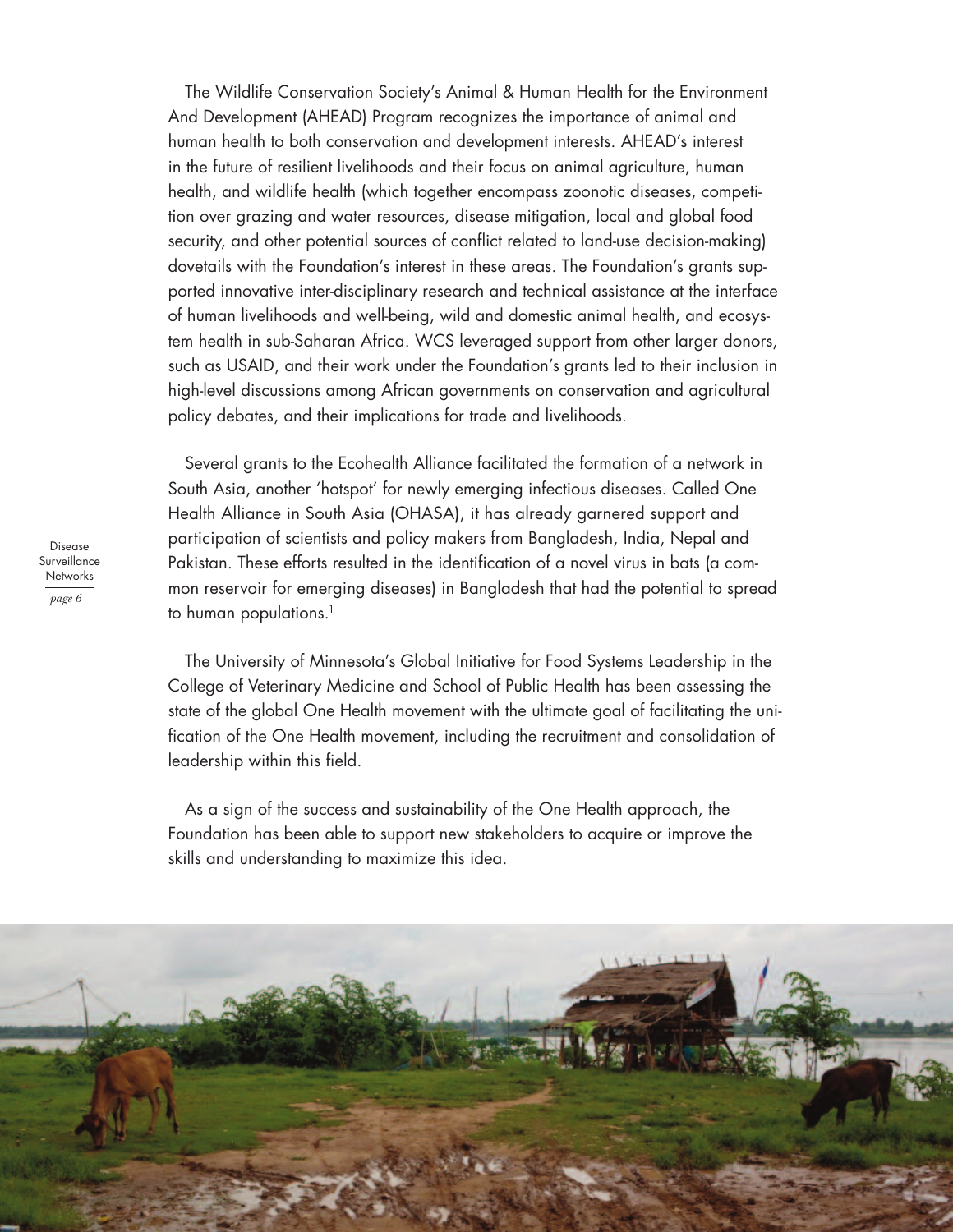#### *Global health diplomacy*

As the work at the local, national and sub-regional levels progressed, it became clear that global negotiations in a variety of fora were necessary to improving global health and maximizing the results of disease surveillance efforts. Starting in 2009 and building on the 2007 Oslo Declaration, $2$  the Foundation awarded grants to a number of institutions to help build the field of global health diplomacy and to launch a global health diplomacy network (GHD Net), with three critical goals: research, training, coordination. A secretariat located in Carleton University facilitates the coordination of the various efforts, including the production of the Global Health Diplomacy Monitor, a resource about negotiations underway that have a significant impact on health.3 DSN support enabled the Graduate Institute, Switzerland, to offer its executive course on global health diplomacy in Africa and Asia, and the development of a textbook and online training curriculum in global health diplomacy. Originally a partner under the Foundation's global health diplomacy work, the East Central and Southern African Health Community (ECSA), a regional inter-governmental health organization that promotes cooperation among ten member states, broadened its mandate to focus on and strengthen cross-border human and animal disease prevention, surveillance and control in the East African Community partner states.

#### *Technological approaches to and for surveillance*

At the time the first networks were established, and expectations of an imminent pandemic were growing, it was critical to support new technologies to take advantage of the internet and other modes of information collecting and sharing. As a result of this focus on using new technology, early support to the International Society for Infectious Disease for its Program for Monitoring Emerging Diseases (ProMED) and founding support to InSTEDD (Innovative Support to Emergencies Diseases and Disasters) greatly facilitated surveillance efforts. ProMED is an electronic mail reporting system to detect newly and re-emerging diseases, while InSTEDD is a nongovernmental organization focused on developing innovative technology for disease surveillance. It developed an innovation lab in Cambodia (iLab) that provides a space for technology innovation, all developed by local Cambodian ICT experts.

Disease **Surveillance Networks** *page 7*

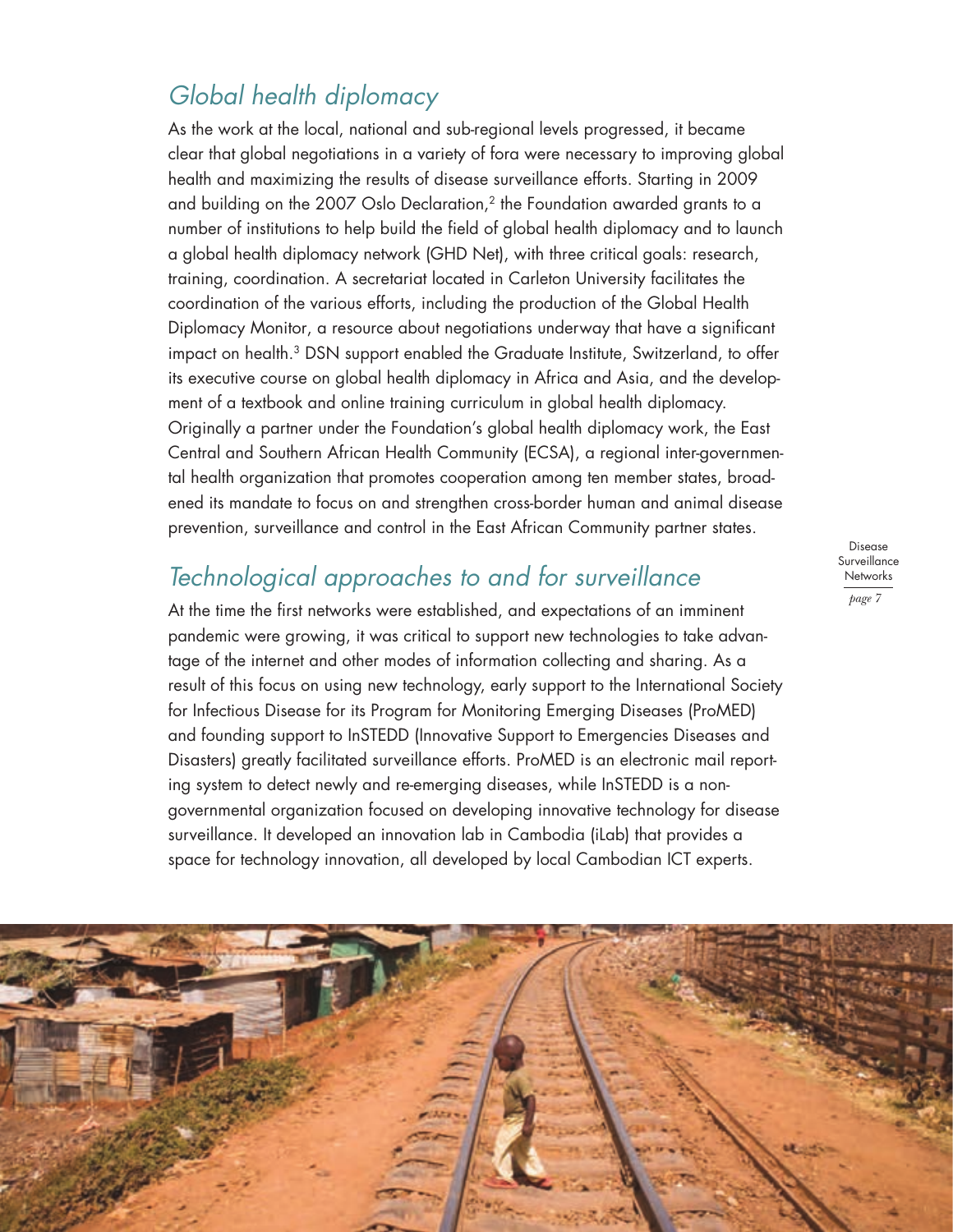The iLab and InSTEDD have since both gone on to create several open source products that are widely used in the region, including GeoChat (which provides geographic-based chat services to allow real-time collaboration during emergencies), and ResourceMapper (which is now being used as the basis for a national-level facility registration service in Rwanda and soon Tanzania).

Grants also supported the establishment of a regional informatics center in Thailand —BIOPHICS. BIOPHICS, or the Center of Excellence for Biomedical and Public Health Informatics, was founded at the Mahidol University School of Tropical Medicine with support of the DSN Initiative in 2007. The goal behind the creation of the Center of Excellence was to close an identified gap in capacity in the use of computer science and technology by public health practitioners in the South East Asia region. As many countries began using new technologies in their disease surveillance efforts, there were very few experts and most were imported from abroad. Beginning in 2013, a new master's degree program in health informatics at Mahidol University will take around 15 students a year from Thailand and neighboring countries, and the University will continue to hold short course trainings and technical overviews for hundreds of practitioners in South East Asia. The initial groundwork laid by the Rockefeller Foundation has been significant, as BIOPHICS has established itself as the first major university research center focused on the use of ICT in the public health domain in Thailand. The success of BIOPHICS has been leveraged to attract additional support from other donors such as the Gates Foundation and the Armed Forces Research Institute of Medical Sciences among many others.

In conclusion, the Disease Surveillance Networks Initiative was an important undertaking within the Foundation. An external evaluation confirmed the value and merit of the Foundation's investments in supporting disease surveillance networks, embracing a One Health paradigm and developing the field of global health diplomacy. Sustainability of the progress achieved and relationships nurtured through the DSN Initiative (and all our Initiatives) is important to the Foundation. Building on the clear evidence of ongoing relevance, motivation, and sustained engagement in the networks by members and partners, and solid interest from other funders, the Foundation concluded its work under this Initiative by supporting (with partners) the institutional independence of MBDS and CORDS, both of which became independent entities in 2012.

Disease Surveillance **Networks** *page 8*

<sup>1</sup> Epstein JH, Quan P-L, Briese T, Street C, Jabado O, et al. (2010) Identification of GBV-D, a Novel GB-like Flavivirus from Old World Frugivorous Bats (Pteropus giganteus) in Bangladesh. PLoS Pathog 6(7): e1000972. doi:10.1371/journal.ppat.1000972

<sup>2</sup> www.who.int/trade/events/Oslo\_Ministerial\_Declaration.pdf

<sup>3</sup> www.ghd-net.org/health-diplomacy-action/health-diplomacy-monitor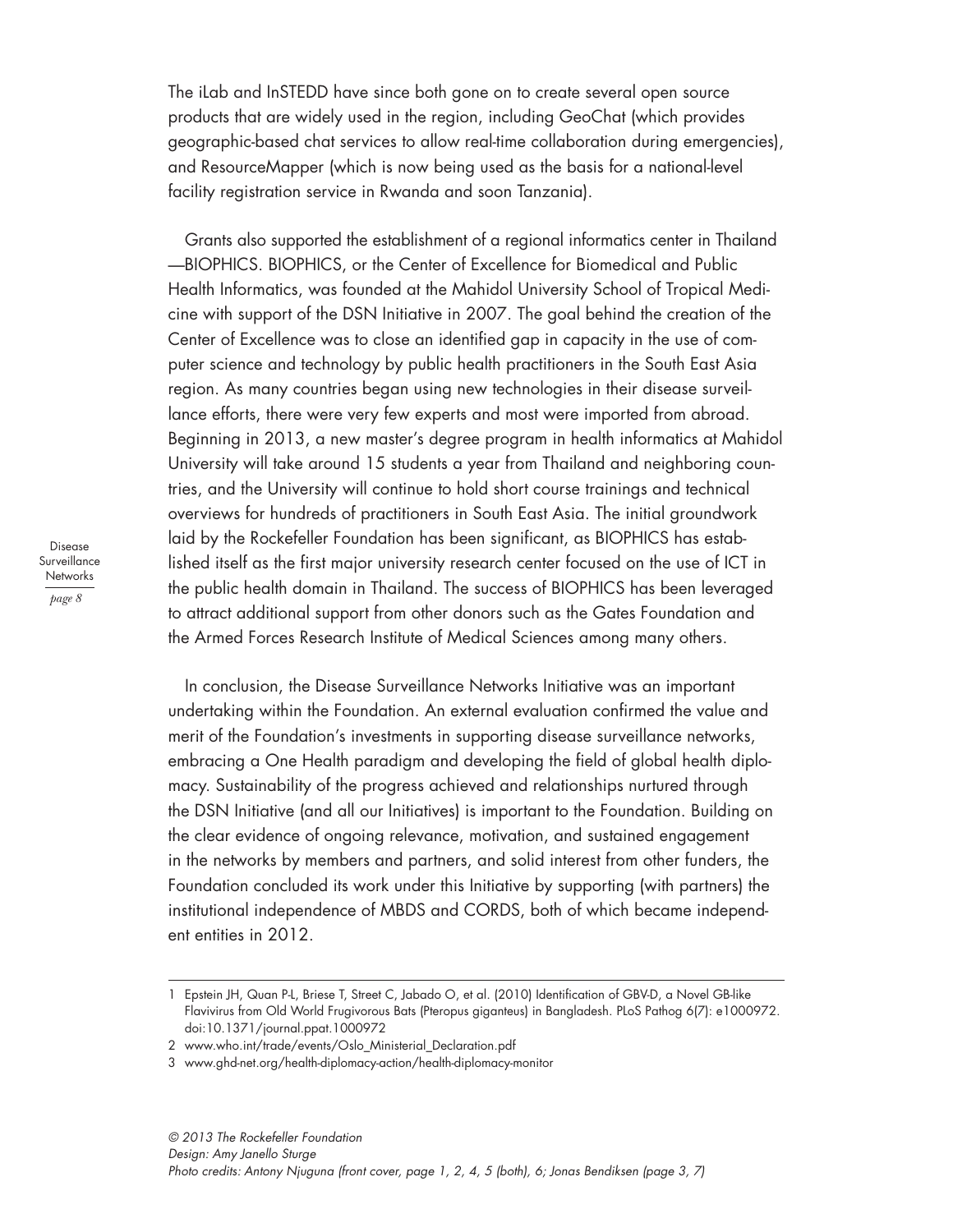#### **Websites of Key Grantees**

**African Medical and Research Foundation:** *www.amref.org* **American Veterinary Medical Association:** *www.avma.org/Pages/home.aspx* **Asian Disaster Preparedness Center:** *www.adpc.net* **BIOPHICS (Mahidol University):** *www.biophics.org* **Carleton University:** *www.carleton.ca* **Chiang Mai University:** *vphcap.vet.cmu.ac.th/article/news/activity03.php* **Connecting Organizations for Regional Disease Surveillance:** *www.cordsnetwork.org* **East African Community:** *www.health.eac.int* **East, Central and Southern African Health Community:** *www.ecsa.or.tz* **EcohealthAlliance (formerly Wildlife Trust Inc):** *www.ecohealthalliance.org* **Graduate Institute of International and Development Studies:** *graduateinstitute.ch* **Guangxi Center for Disease Prevention and Control:** *www.gxcdc.com.cn/gxcdc/default\_oa.asp* **Innovative Support to Emergencies Diseases and Disasters (InSTEDD):** *instedd.org* **International Health Policy Program, Thailand:** *www.ihpp.thaigov.net* **International Livestock Research Institute:** *penaph.net* **International Society for Infectious Diseases, Inc. (ProMED):** *www.isid.org* **Kenya Institute for Public Policy Research and Analysis:** *www.kippra.org* **London School of Hygiene and Tropical Medicine:** *www.lshtm.ac.uk/php* **Mahidol University:** *www.mahidol.ac.th* **Makerere University:** *www.musph.ac.ug* **McGill University:** *www.mcgill.ca* **Mekong Basin Disease Surveillance Foundation:** *www.mbdsoffice.com* **Ministry of Health, Cambodia:** *www.moh.gov.kh* **Ministry of Health, Lao P.D.R.:** *www.moh.gov.la* **Ministry of Health, Vietnam:** *www.moh.gov.vn* **Ministry of Public Health, Thailand:** *eng.moph.go.th* **Nuclear Threat Initiative:** *www.nti.org* **RAND Corporation:** *www.rand.org/health.html* **Regional Universities Forum for Capacity Building in Agriculture, Limited:** *www.ruforum.org* **Royal Institute of International Affairs, Chatham House:** *www.chathamhouse.org/research/global-health* **Southern African Centre for Infectious Diseases Surveillance:** *www.sacids.org* **Tufts University, Cummings School of Veterinary Medicine:** *vet.tufts.edu* **University of Minnesota, Global Initiative for Food Systems Leadership:** *foodsystemsleadership.org* **Wildlife Conservation Society:** *www.wcs.org* **Winrock International Institute for Agricultural Development:** *www.winrock.org* **World Health Organization:** *www.who.int/home-page* **Yunnan Centers for Diseases Control and Prevention:** *www.yncdc.org*